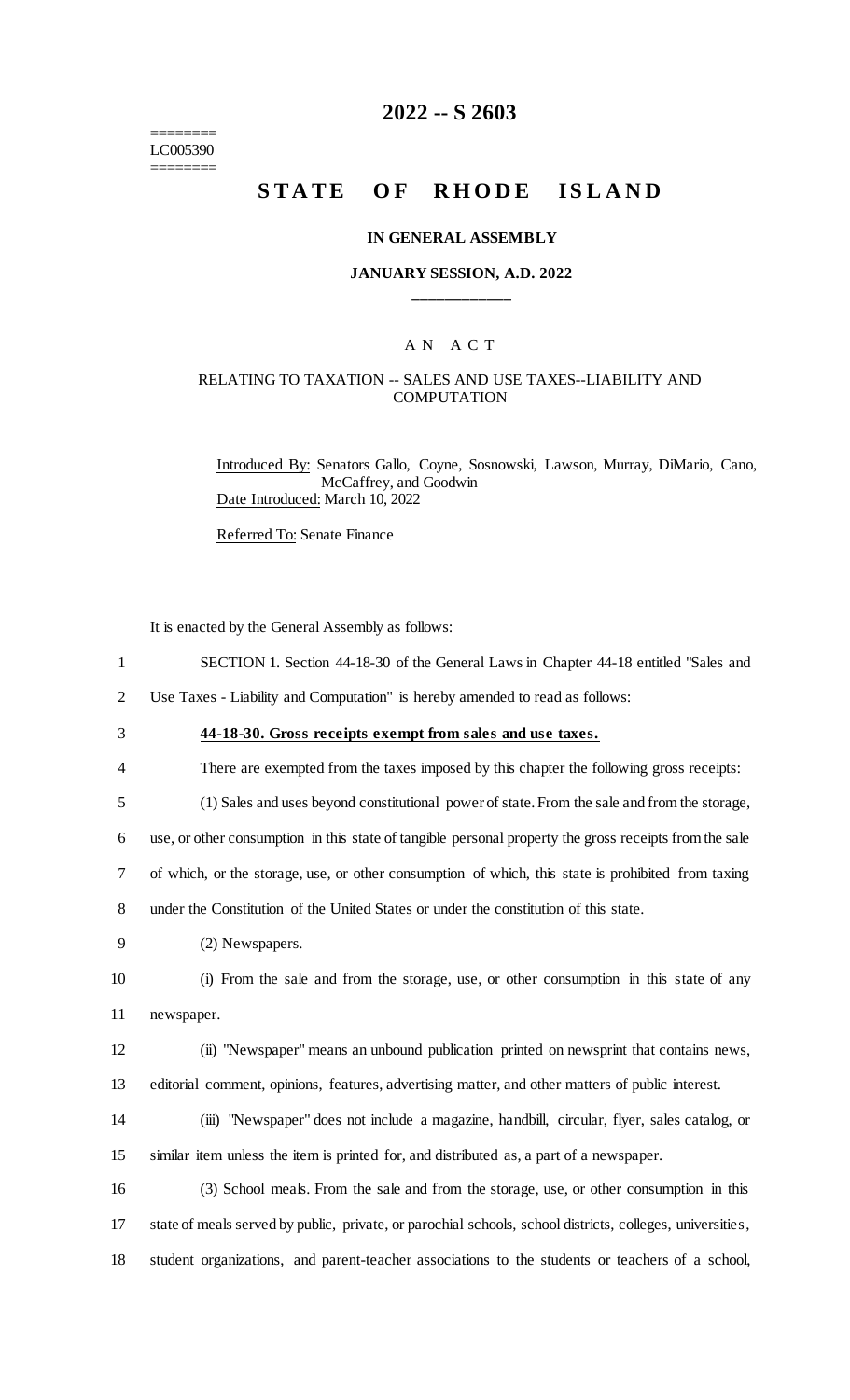college, or university whether the meals are served by the educational institutions or by a food service or management entity under contract to the educational institutions.

(4) Containers.

(i) From the sale and from the storage, use, or other consumption in this state of:

 (A) Non-returnable containers, including boxes, paper bags, and wrapping materials that are biodegradable and all bags and wrapping materials utilized in the medical and healing arts, when sold without the contents to persons who place the contents in the container and sell the contents with the container.

 (B) Containers when sold with the contents if the sale price of the contents is not required to be included in the measure of the taxes imposed by this chapter.

 (C) Returnable containers when sold with the contents in connection with a retail sale of the contents or when resold for refilling.

 (D) Keg and barrel containers, whether returnable or not, when sold to alcoholic beverage producers who place the alcoholic beverages in the containers.

 (ii) As used in this subdivision, the term "returnable containers" means containers of a kind customarily returned by the buyer of the contents for reuse. All other containers are "non-returnable containers."

 (5)(i) Charitable, educational, and religious organizations. From the sale to, as in defined in this section, and from the storage, use, and other consumption in this state, or any other state of the United States of America, of tangible personal property by hospitals not operated for a profit; "educational institutions" as defined in subdivision (18) not operated for a profit; churches, orphanages, and other institutions or organizations operated exclusively for religious or charitable purposes; interest-free loan associations not operated for profit; nonprofit, organized sporting leagues and associations and bands for boys and girls under the age of nineteen (19) years; the following vocational student organizations that are state chapters of national vocational student organizations: Distributive Education Clubs of America (DECA); Future Business Leaders of America, Phi Beta Lambda (FBLA/PBL); Future Farmers of America (FFA); Future Homemakers of America/Home Economics Related Occupations (FHA/HERD); Vocational Industrial Clubs of America (VICA); organized nonprofit golden age and senior citizens clubs for men and women; and parent-teacher associations; and from the sale, storage, use, and other consumption in this state, of and by the Industrial Foundation of Burrillville, a Rhode Island domestic nonprofit corporation. (ii) In the case of contracts entered into with the federal government, its agencies, or instrumentalities, this state, or any other state of the United States of America, its agencies, any city, town, district, or other political subdivision of the states; hospitals not operated for profit;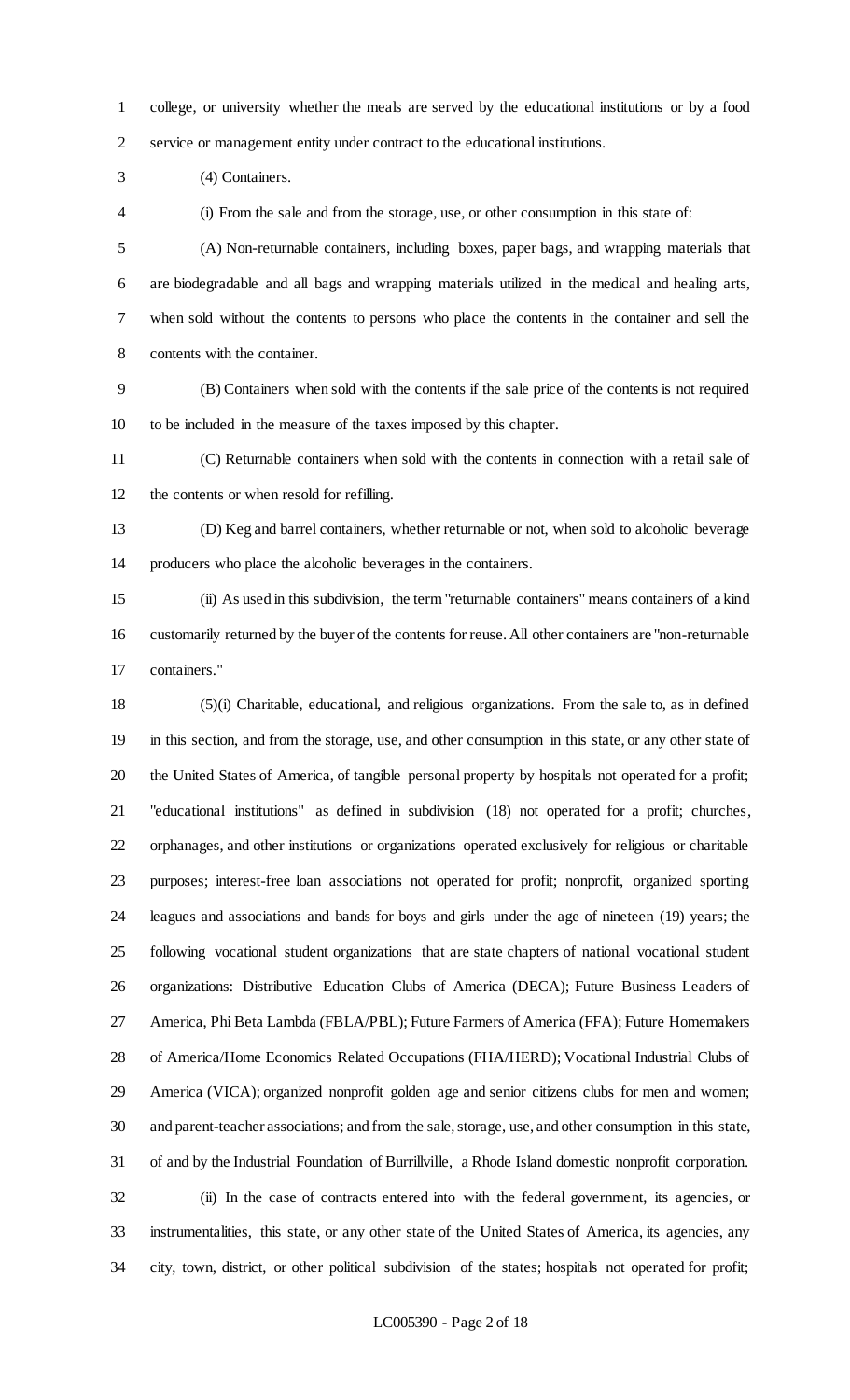educational institutions not operated for profit; churches, orphanages, and other institutions or organizations operated exclusively for religious or charitable purposes, the contractor may purchase such materials and supplies (materials and/or supplies are defined as those that are essential to the project) that are to be utilized in the construction of the projects being performed under the contracts without payment of the tax.

 (iii) The contractor shall not charge any sales or use tax to any exempt agency, institution, or organization but shall in that instance provide his or her suppliers with certificates in the form as determined by the division of taxation showing the reason for exemption and the contractor's records must substantiate the claim for exemption by showing the disposition of all property so purchased. If any property is then used for a nonexempt purpose, the contractor must pay the tax on the property used.

 (6) Gasoline. From the sale and from the storage, use, or other consumption in this state of: (i) Gasoline and other products taxed under chapter 36 of title 31 and (ii) Fuels used for the propulsion of airplanes.

(7) Purchase for manufacturing purposes.

 (i) From the sale and from the storage, use, or other consumption in this state of computer software, tangible personal property, electricity, natural gas, artificial gas, steam, refrigeration, and water, when the property or service is purchased for the purpose of being manufactured into a finished product for resale and becomes an ingredient, component, or integral part of the manufactured, compounded, processed, assembled, or prepared product, or if the property or service is consumed in the process of manufacturing for resale computer software, tangible personal property, electricity, natural gas, artificial gas, steam, refrigeration, or water.

 (ii) "Consumed" means destroyed, used up, or worn out to the degree or extent that the property cannot be repaired, reconditioned, or rendered fit for further manufacturing use.

(iii) "Consumed" includes mere obsolescence.

 (iv) "Manufacturing" means and includes: manufacturing, compounding, processing, assembling, preparing, or producing.

 (v) "Process of manufacturing" means and includes all production operations performed in the producing or processing room, shop, or plant, insofar as the operations are a part of and connected with the manufacturing for resale of tangible personal property, electricity, natural gas, artificial gas, steam, refrigeration, or water and all production operations performed insofar as the operations are a part of and connected with the manufacturing for resale of computer software.

 (vi) "Process of manufacturing" does not mean or include administration operations such as general office operations, accounting, collection, or sales promotion, nor does it mean or include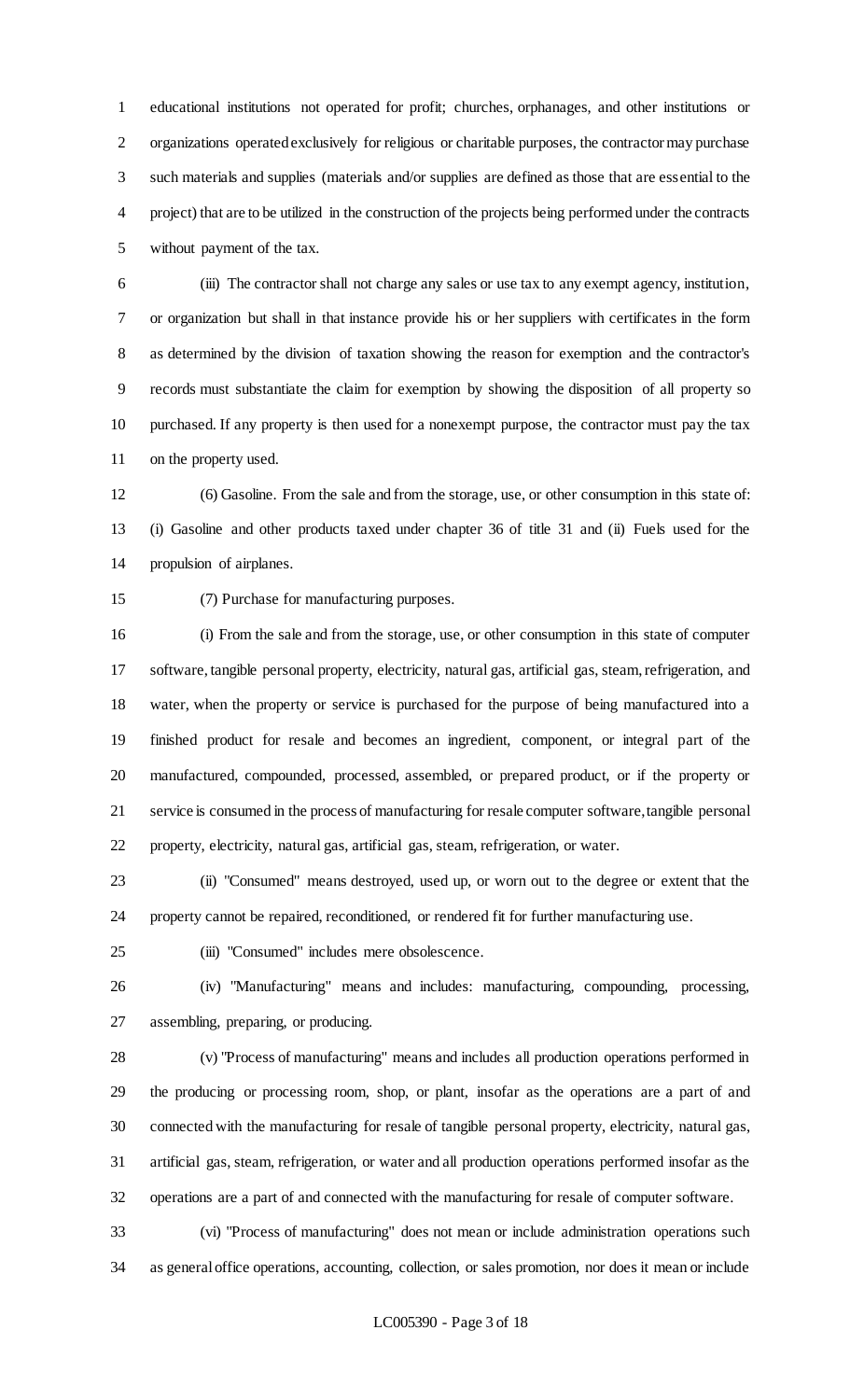distribution operations that occur subsequent to production operations, such as handling, storing, selling, and transporting the manufactured products, even though the administration and distribution operations are performed by, or in connection with, a manufacturing business.

 (8) State and political subdivisions. From the sale to, and from the storage, use, or other consumption by, this state, any city, town, district, or other political subdivision of this state. Every redevelopment agency created pursuant to chapter 31 of title 45 is deemed to be a subdivision of the municipality where it is located.

 (9) Food and food ingredients. From the sale and storage, use, or other consumption in this state of food and food ingredients as defined in § 44-18-7.1(l).

 For the purposes of this exemption "food and food ingredients" shall not include candy, soft drinks, dietary supplements, alcoholic beverages, tobacco, food sold through vending machines, or prepared food, as those terms are defined in § 44-18-7.1, unless the prepared food is: (i) Sold by a seller whose primary NAICS classification is manufacturing in sector 311,

except sub-sector 3118 (bakeries);

(ii) Sold in an unheated state by weight or volume as a single item;

 (iii) Bakery items, including: bread, rolls, buns, biscuits, bagels, croissants, pastries, donuts, danish, cakes, tortes, pies, tarts, muffins, bars, cookies, tortillas; and

 is not sold with utensils provided by the seller, including: plates, knives, forks, spoons, glasses, cups, napkins, or straws.

 (10) Medicines, drugs, and durable medical equipment. From the sale and from the storage, use, or other consumption in this state, of:

 (i) "Drugs" as defined in § 44-18-7.1(h)(i), sold on prescriptions, medical oxygen, and insulin whether or not sold on prescription. For purposes of this exemption drugs shall not include over-the-counter drugs and grooming and hygiene products as defined in § 44-18-7.1(h)(iii).

25 (ii) Durable medical equipment as defined in  $\S$  44-18-7.1(k) for home use only, including, but not limited to: syringe infusers, ambulatory drug delivery pumps, hospital beds, convalescent chairs, and chair lifts. Supplies used in connection with syringe infusers and ambulatory drug delivery pumps that are sold on prescription to individuals to be used by them to dispense or administer prescription drugs, and related ancillary dressings and supplies used to dispense or administer prescription drugs, shall also be exempt from tax.

 (11) Prosthetic devices and mobility enhancing equipment. From the sale and from the storage, use, or other consumption in this state, of prosthetic devices as defined in § 44-18-7.1(t), sold on prescription, including, but not limited to: artificial limbs, dentures, spectacles, eyeglasses, and artificial eyes; artificial hearing devices and hearing aids, whether or not sold on prescription;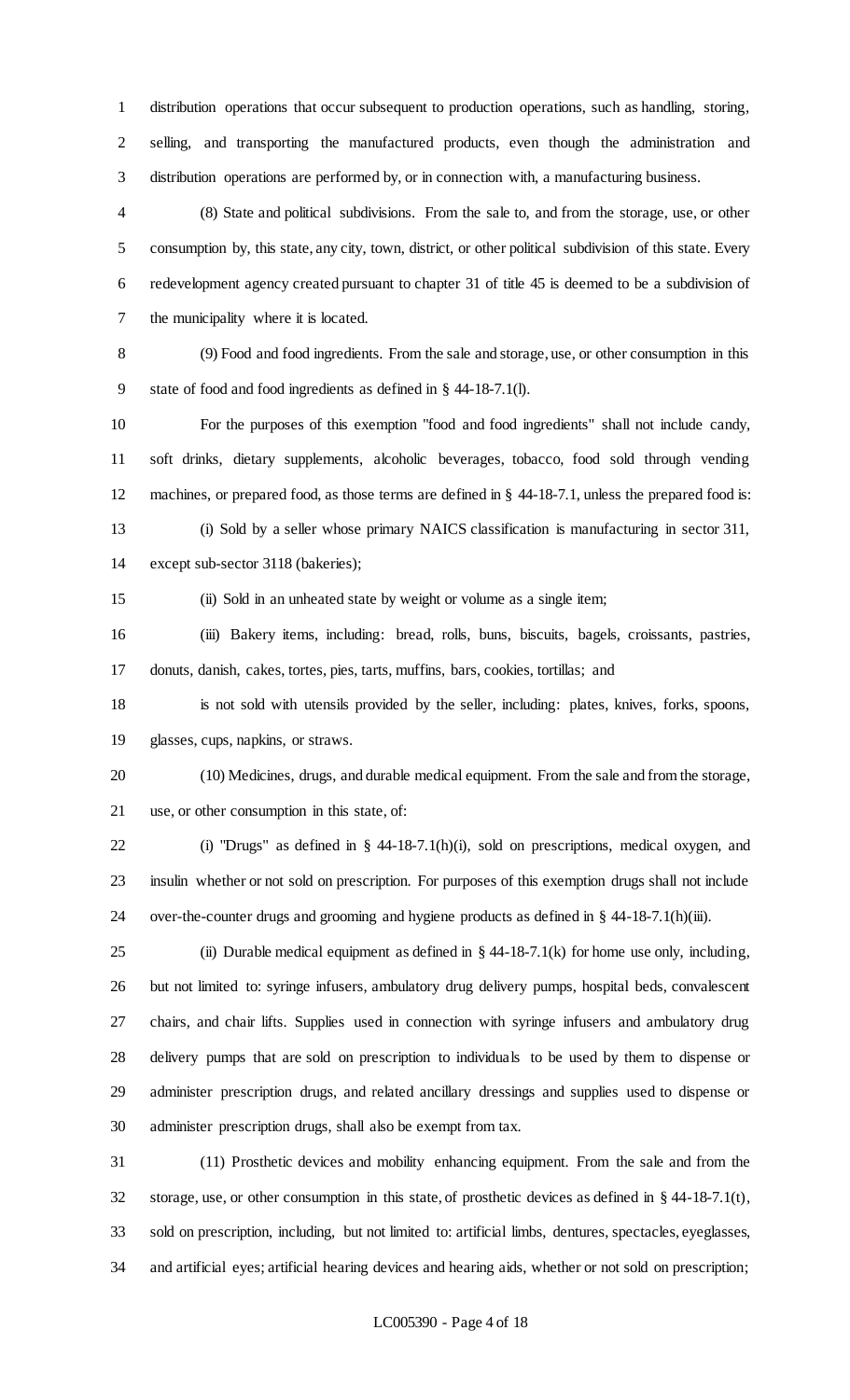and mobility enhancing equipment as defined in § 44-18-7.1(p), including wheelchairs, crutches, and canes.

- (12) Coffins, caskets, urns, shrouds and burial garments. From the sale and from the storage, use, or other consumption in this state of coffins, caskets, urns, shrouds, and other burial garments that are ordinarily sold by a funeral director as part of the business of funeral directing.
- 

(13) Motor vehicles sold to nonresidents.

 (i) From the sale, subsequent to June 30, 1958, of a motor vehicle to a bona fide nonresident of this state who does not register the motor vehicle in this state, whether the sale or delivery of the motor vehicle is made in this state or at the place of residence of the nonresident. A motor vehicle sold to a bona fide nonresident whose state of residence does not allow a like exemption to its nonresidents is not exempt from the tax imposed under § 44-18-20. In that event, the bona fide nonresident pays a tax to Rhode Island on the sale at a rate equal to the rate that would be imposed in his or her state of residence not to exceed the rate that would have been imposed under § 44-18- 20. Notwithstanding any other provisions of law, a licensed motor vehicle dealer shall add and collect the tax required under this subdivision and remit the tax to the tax administrator under the provisions of chapters 18 and 19 of this title. When a Rhode Island licensed, motor vehicle dealer is required to add and collect the sales and use tax on the sale of a motor vehicle to a bona fide nonresident as provided in this section, the dealer in computing the tax takes into consideration the law of the state of the nonresident as it relates to the trade-in of motor vehicles.

 (ii) The tax administrator, in addition to the provisions of §§ 44-19-27 and 44-19-28, may require any licensed motor vehicle dealer to keep records of sales to bona fide nonresidents as the tax administrator deems reasonably necessary to substantiate the exemption provided in this subdivision, including the affidavit of a licensed motor vehicle dealer that the purchaser of the motor vehicle was the holder of, and had in his or her possession a valid out-of-state motor vehicle registration or a valid out-of-state driver's license.

 (iii) Any nonresident who registers a motor vehicle in this state within ninety (90) days of the date of its sale to him or her is deemed to have purchased the motor vehicle for use, storage, or other consumption in this state, and is subject to, and liable for, the use tax imposed under the provisions of § 44-18-20.

 (14) Sales in public buildings by blind people. From the sale and from the storage, use, or other consumption in all public buildings in this state of all products or wares by any person licensed under § 40-9-11.1.

 (15) Air and water pollution control facilities. From the sale, storage, use, or other consumption in this state of tangible personal property or supplies acquired for incorporation into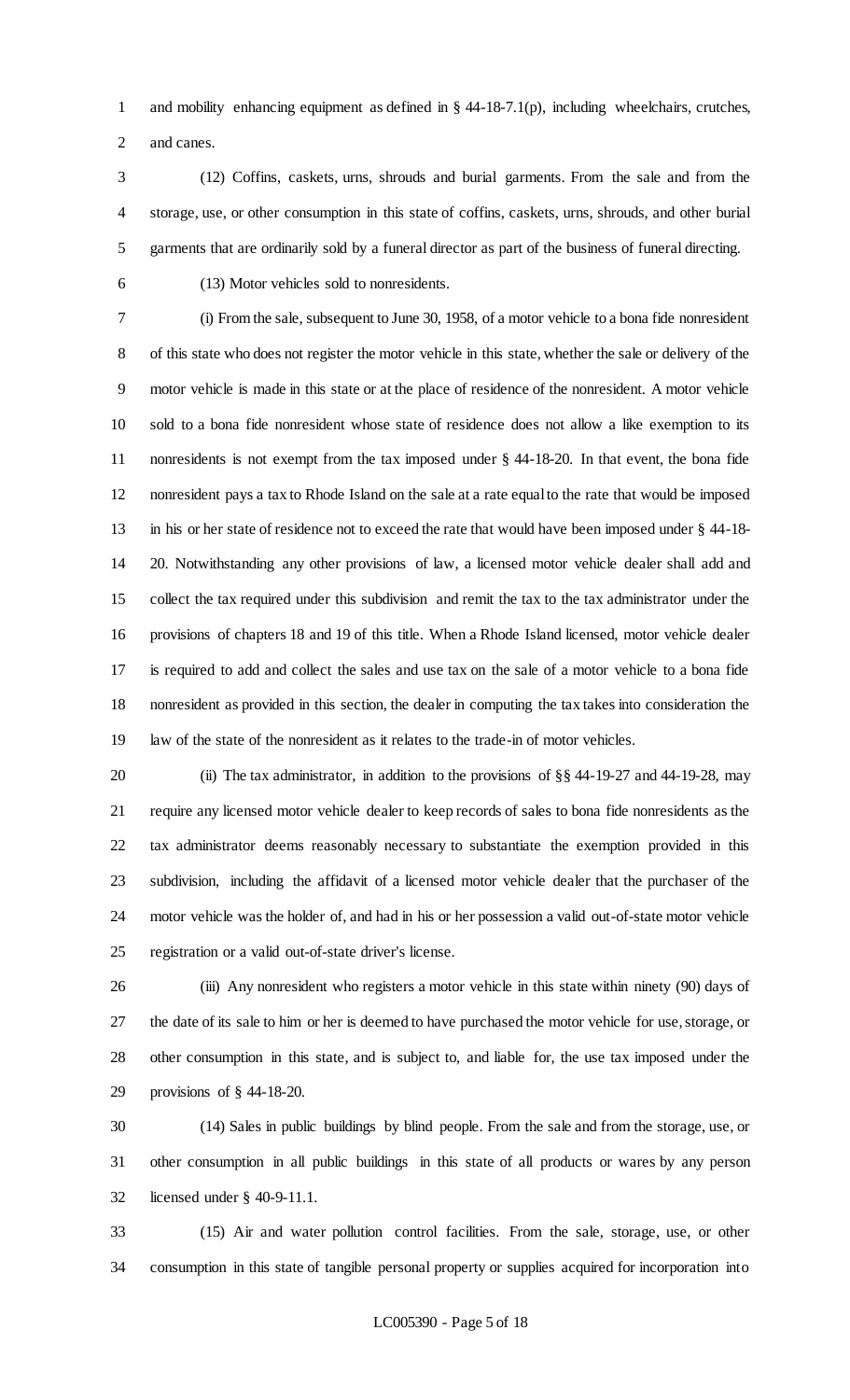or used and consumed in the operation of a facility, the primary purpose of which is to aid in the control of the pollution or contamination of the waters or air of the state, as defined in chapter 12 of title 46 and chapter 23 of title 23, respectively, and that has been certified as approved for that purpose by the director of environmental management. The director of environmental management may certify to a portion of the tangible personal property or supplies acquired for incorporation into those facilities or used and consumed in the operation of those facilities to the extent that that portion has as its primary purpose the control of the pollution or contamination of the waters or air of this state. As used in this subdivision, "facility" means any land, facility, device, building, machinery, or equipment.

 (16) Camps. From the rental charged for living quarters, or sleeping, or housekeeping accommodations at camps or retreat houses operated by religious, charitable, educational, or other organizations and associations mentioned in subsection (5), or by privately owned and operated summer camps for children.

 (17) Certain institutions. From the rental charged for living or sleeping quarters in an institution licensed by the state for the hospitalization, custodial, or nursing care of human beings. (18) Educational institutions. From the rental charged by any educational institution for living quarters, or sleeping, or housekeeping accommodations or other rooms or accommodations to any student or teacher necessitated by attendance at an educational institution. "Educational institution" as used in this section means an institution of learning not operated for profit that is empowered to confer diplomas, educational, literary, or academic degrees; that has a regular faculty, curriculum, and organized body of pupils or students in attendance throughout the usual school year; that keeps and furnishes to students and others records required and accepted for entrance to schools of secondary, collegiate, or graduate rank; and no part of the net earnings of which inures to the benefit of any individual.

(19) Motor vehicle and adaptive equipment for persons with disabilities.

 (i) From the sale of: (A) Special adaptations; (B) The component parts of the special adaptations; or (C) A specially adapted motor vehicle; provided that the owner furnishes to the tax administrator an affidavit of a licensed physician to the effect that the specially adapted motor vehicle is necessary to transport a family member with a disability or where the vehicle has been specially adapted to meet the specific needs of the person with a disability. This exemption applies to not more than one motor vehicle owned and registered for personal, noncommercial use.

 (ii) For the purpose of this subsection the term "special adaptations" includes, but is not limited to: wheelchair lifts, wheelchair carriers, wheelchair ramps, wheelchair securements, hand controls, steering devices, extensions, relocations, and crossovers of operator controls, power-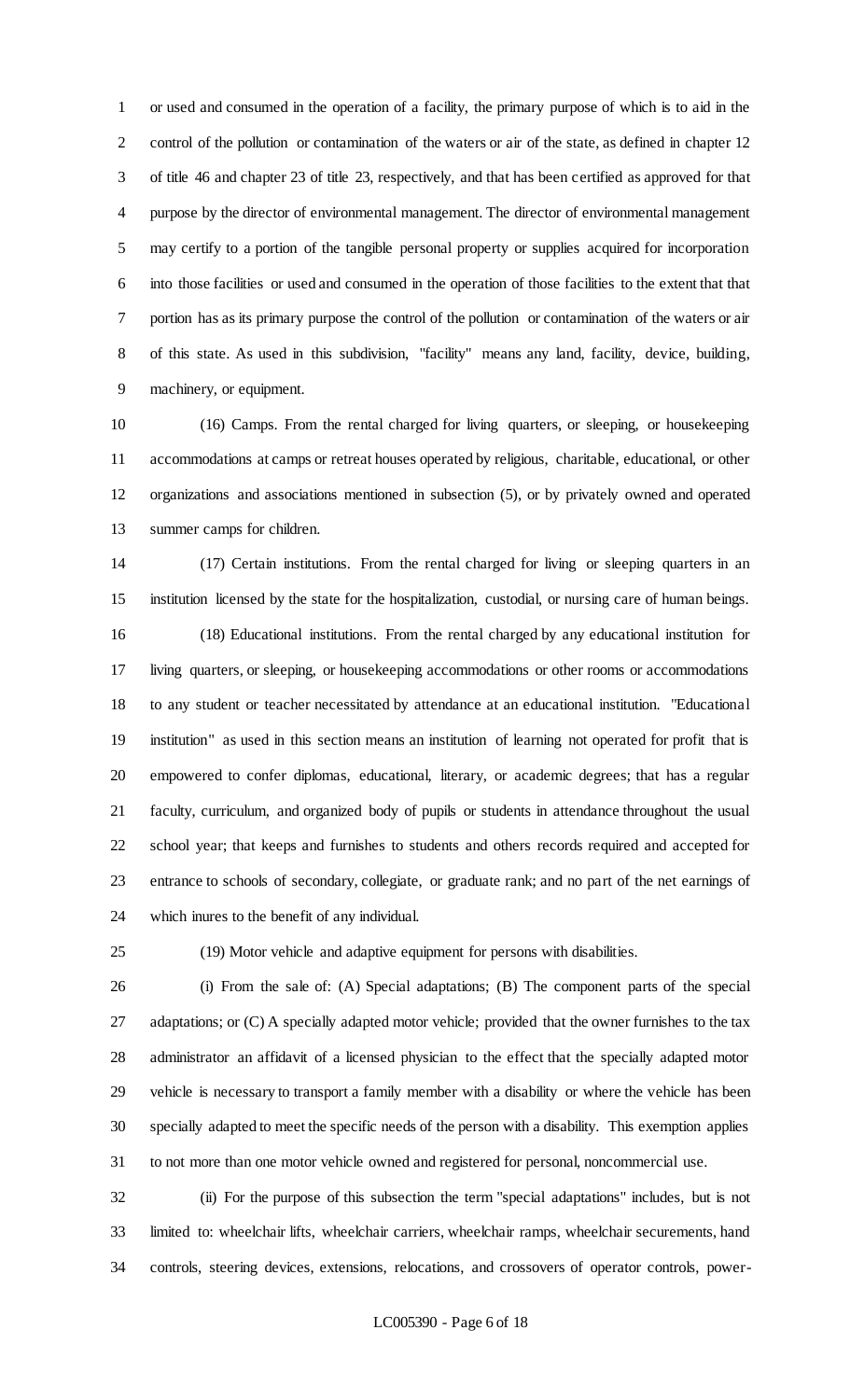assisted controls, raised tops or dropped floors, raised entry doors, or alternative signaling devices to auditory signals.

 (iii) From the sale of: (a) Special adaptations, (b) The component parts of the special adaptations, for a "wheelchair accessible taxicab" as defined in § 39-14-1, and/or a "wheelchair accessible public motor vehicle" as defined in § 39-14.1-1.

 (iv) For the purpose of this subdivision the exemption for a "specially adapted motor vehicle" means a use tax credit not to exceed the amount of use tax that would otherwise be due on the motor vehicle, exclusive of any adaptations. The use tax credit is equal to the cost of the special adaptations, including installation.

 (20) Heating fuels. From the sale and from the storage, use, or other consumption in this state of every type of heating fuel.

 (21) Electricity and gas. From the sale and from the storage, use, or other consumption in 13 this state of electricity and gas.

(22) Manufacturing machinery and equipment.

 (i) From the sale and from the storage, use, or other consumption in this state of tools, dies, molds, machinery, equipment (including replacement parts), and related items to the extent used in an industrial plant in connection with the actual manufacture, conversion, or processing of tangible personal property, or to the extent used in connection with the actual manufacture, conversion, or processing of computer software as that term is utilized in industry numbers 7371, 7372, and 7373 in the standard industrial classification manual prepared by the Technical Committee on Industrial Classification, Office of Statistical Standards, Executive Office of the President, United States Bureau of the Budget, as revised from time to time, to be sold, or that machinery and equipment used in the furnishing of power to an industrial manufacturing plant. For the purposes of this subdivision, "industrial plant" means a factory at a fixed location primarily engaged in the manufacture, conversion, or processing of tangible personal property to be sold in the regular course of business;

 (ii) Machinery and equipment and related items are not deemed to be used in connection with the actual manufacture, conversion, or processing of tangible personal property, or in connection with the actual manufacture, conversion, or processing of computer software as that term is utilized in industry numbers 7371, 7372, and 7373 in the standard industrial classification manual prepared by the Technical Committee on Industrial Classification, Office of Statistical Standards, Executive Office of the President, United States Bureau of the Budget, as revised from time to time, to be sold to the extent the property is used in administration or distribution operations; (iii) Machinery and equipment and related items used in connection with the actual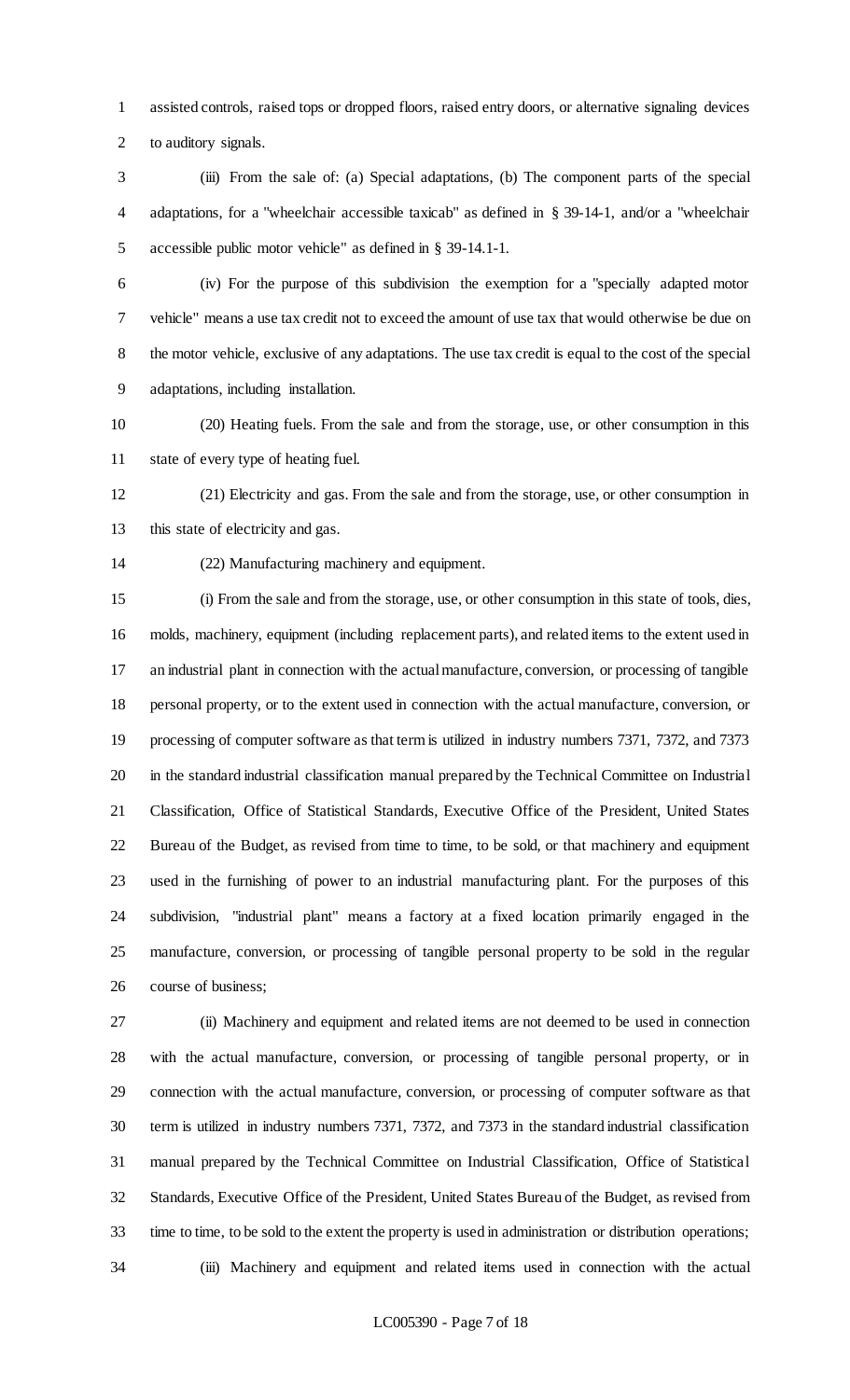manufacture, conversion, or processing of any computer software or any tangible personal property that is not to be sold and that would be exempt under subdivision (7) or this subdivision if purchased from a vendor or machinery and equipment and related items used during any manufacturing, converting, or processing function is exempt under this subdivision even if that operation, function, or purpose is not an integral or essential part of a continuous production flow or manufacturing process;

 (iv) Where a portion of a group of portable or mobile machinery is used in connection with the actual manufacture, conversion, or processing of computer software or tangible personal property to be sold, as previously defined, that portion, if otherwise qualifying, is exempt under this subdivision even though the machinery in that group is used interchangeably and not otherwise identifiable as to use.

 (23) Trade-in value of motor vehicles. From the sale and from the storage, use, or other consumption in this state of so much of the purchase price paid for a new or used automobile as is allocated for a trade-in allowance on the automobile of the buyer given in trade to the seller, or of the proceeds applicable only to the automobile as are received from the manufacturer of automobiles for the repurchase of the automobile whether the repurchase was voluntary or not towards the purchase of a new or used automobile by the buyer. For the purpose of this subdivision, the word "automobile" means a private passenger automobile not used for hire and does not refer to any other type of motor vehicle.

(24) Precious metal bullion.

 (i) From the sale and from the storage, use, or other consumption in this state of precious metal bullion, substantially equivalent to a transaction in securities or commodities.

 (ii) For purposes of this subdivision, "precious metal bullion" means any elementary precious metal that has been put through a process of smelting or refining, including, but not limited to: gold, silver, platinum, rhodium, and chromium, and that is in a state or condition that its value depends upon its content and not upon its form.

 (iii) The term does not include fabricated precious metal that has been processed or manufactured for some one or more specific and customary industrial, professional, or artistic uses.

 (25) Commercial vessels. From sales made to a commercial ship, barge, or other vessel of fifty (50) tons burden or over, primarily engaged in interstate or foreign commerce, and from the repair, alteration, or conversion of the vessels, and from the sale of property purchased for the use of the vessels including provisions, supplies, and material for the maintenance and/or repair of the vessels.

(26) Commercial fishing vessels. From the sale and from the storage, use, or other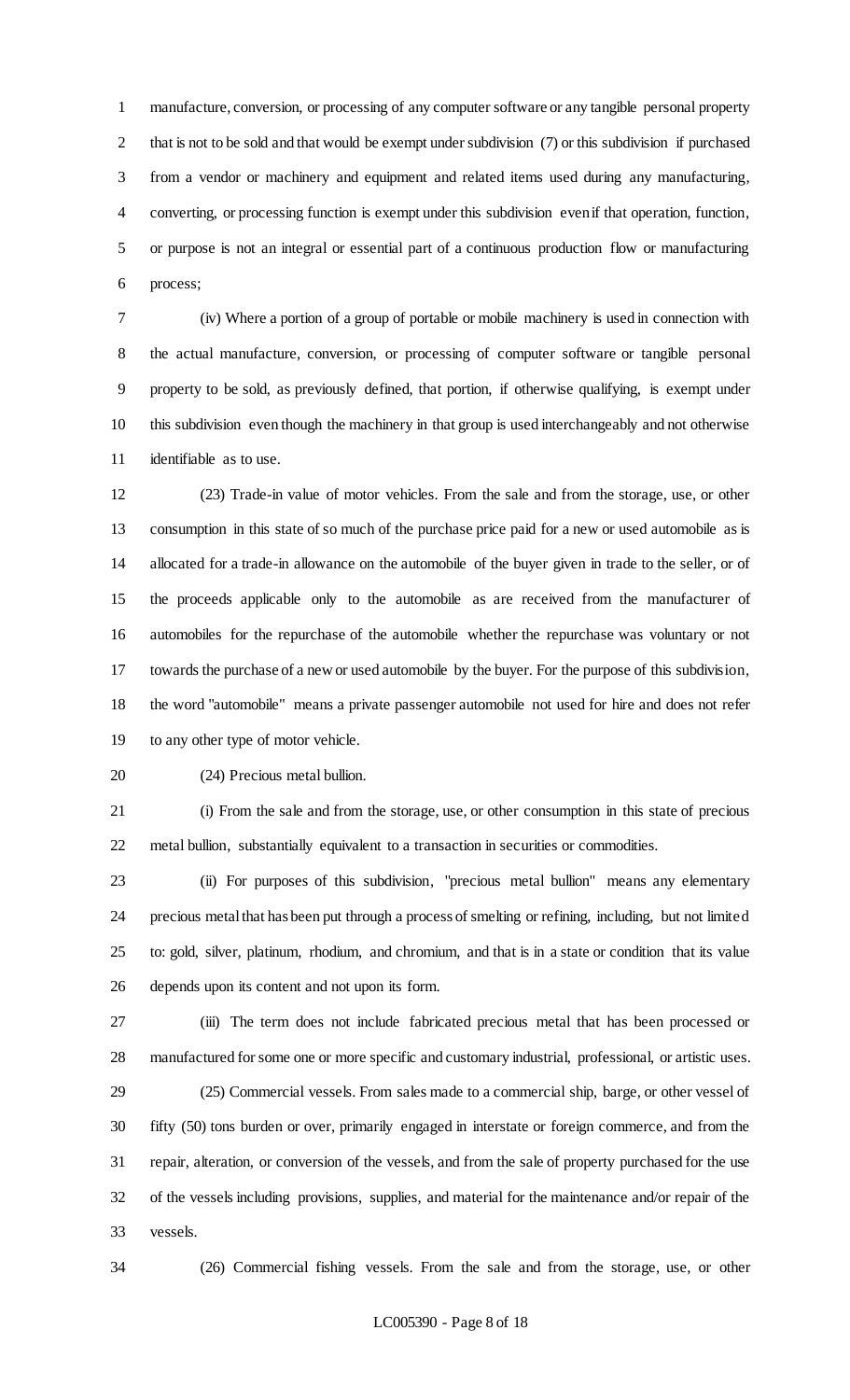consumption in this state of vessels and other watercraft that are in excess of five (5) net tons and that are used exclusively for "commercial fishing," as defined in this subdivision, and from the repair, alteration, or conversion of those vessels and other watercraft, and from the sale of property purchased for the use of those vessels and other watercraft including provisions, supplies, and material for the maintenance and/or repair of the vessels and other watercraft and the boats nets, cables, tackle, and other fishing equipment appurtenant to or used in connection with the commercial fishing of the vessels and other watercraft. "Commercial fishing" means taking or attempting to take any fish, shellfish, crustacea, or bait species with the intent of disposing of it for profit or by sale, barter, trade, or in commercial channels. The term does not include subsistence fishing, i.e., the taking for personal use and not for sale or barter; or sport fishing; but shall include vessels and other watercraft with a Rhode Island party and charter boat license issued by the department of environmental management pursuant to § 20-2-27.1 that meet the following criteria: (i) The operator must have a current United States Coast Guard (U.S.C.G.) license to carry passengers for hire; (ii) U.S.C.G. vessel documentation in the coast wide fishery trade; (iii) U.S.C.G. vessel documentation as to proof of Rhode Island home port status or a Rhode Island boat registration to prove Rhode Island home port status; and (iv) The vessel must be used as a commercial passenger carrying fishing vessel to carry passengers for fishing. The vessel must be able to demonstrate that at least fifty percent (50%) of its annual gross income derives from charters or provides documentation of a minimum of one hundred (100) charter trips annually; and (v) The vessel must have a valid Rhode Island party and charter boat license. The tax administrator shall implement the provisions of this subdivision by promulgating rules and regulations relating thereto. (27) Clothing and footwear. From the sales of articles of clothing, including footwear, intended to be worn or carried on or about the human body for sales prior to October 1, 2012. Effective October 1, 2012, the exemption will apply to the sales of articles of clothing, including footwear, intended to be worn or carried on or about the human body up to two hundred and fifty dollars (\$250) of the sales price per item. For the purposes of this section, "clothing or footwear" does not include clothing accessories or equipment or special clothing or footwear primarily designed for athletic activity or protective use as these terms are defined in section 44-18-7.1(f). In recognition of the work being performed by the streamlined sales and use tax governing board, upon passage of any federal law that authorizes states to require remote sellers to collect and remit sales and use taxes, this unlimited exemption will apply as it did prior to October 1, 2012. The unlimited exemption on sales of clothing and footwear shall take effect on the date that the state requires remote sellers to collect and remit sales and use taxes.

(28) Water for residential use. From the sale and from the storage, use, or other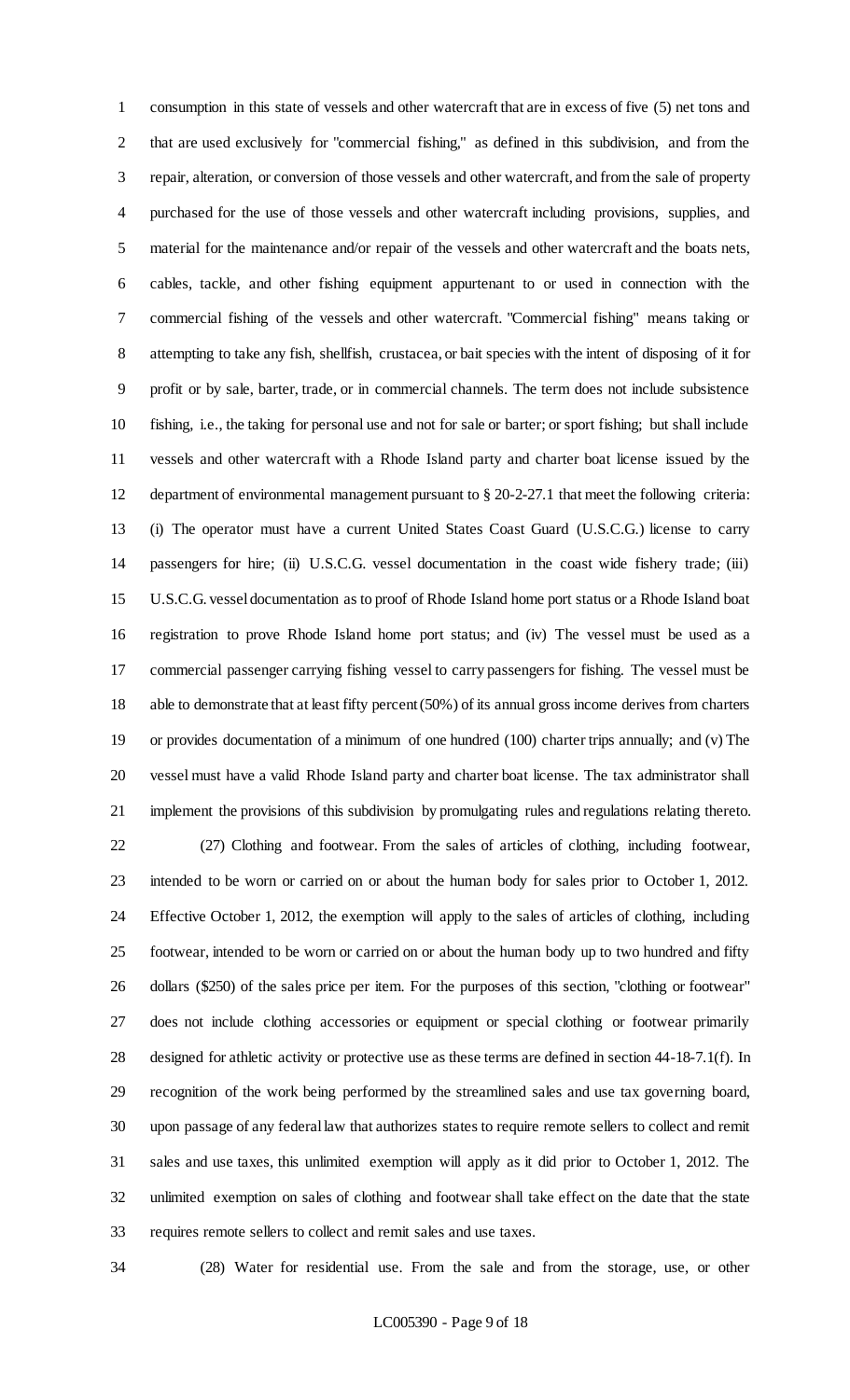consumption in this state of water furnished for domestic use by occupants of residential premises. (29) Bibles. [Unconstitutional; see Ahlburn v. Clark, 728 A.2d 449 (R.I. 1999); see Notes to Decisions.] From the sale and from the storage, use, or other consumption in the state of any canonized scriptures of any tax-exempt nonprofit religious organization including, but not limited to, the Old Testament and the New Testament versions.

(30) Boats.

 (i) From the sale of a boat or vessel to a bona fide nonresident of this state who does not register the boat or vessel in this state or document the boat or vessel with the United States government at a home port within the state, whether the sale or delivery of the boat or vessel is made in this state or elsewhere; provided, that the nonresident transports the boat within thirty (30) days after delivery by the seller outside the state for use thereafter solely outside the state.

 (ii) The tax administrator, in addition to the provisions of §§ 44-19-27 and 44-19-28, may require the seller of the boat or vessel to keep records of the sales to bona fide nonresidents as the tax administrator deems reasonably necessary to substantiate the exemption provided in this subdivision, including the affidavit of the seller that the buyer represented himself or herself to be a bona fide nonresident of this state and of the buyer that he or she is a nonresident of this state.

 (31) Youth activities equipment. From the sale, storage, use, or other consumption in this state of items for not more than twenty dollars (\$20.00) each by nonprofit Rhode Island eleemosynary organizations, for the purposes of youth activities that the organization is formed to sponsor and support; and by accredited elementary and secondary schools for the purposes of the schools or of organized activities of the enrolled students.

 (32) Farm equipment. From the sale and from the storage or use of machinery and equipment used directly for commercial farming and agricultural production; including, but not limited to: tractors, ploughs, harrows, spreaders, seeders, milking machines, silage conveyors, balers, bulk milk storage tanks, trucks with farm plates, mowers, combines, irrigation equipment, greenhouses and greenhouse coverings, graders and packaging machines, tools and supplies and other farming equipment, including replacement parts appurtenant to or used in connection with commercial farming and tools and supplies used in the repair and maintenance of farming equipment. "Commercial farming" means the keeping or boarding of five (5) or more horses or the production within this state of agricultural products, including, but not limited to, field or orchard crops, livestock, dairy, and poultry, or their products, where the keeping, boarding, or production provides at least two thousand five hundred dollars (\$2,500) in annual gross sales to the operator, whether an individual, a group, a partnership, or a corporation for exemptions issued prior to July 1, 2002. For exemptions issued or renewed after July 1, 2002, there shall be two (2) levels. Level I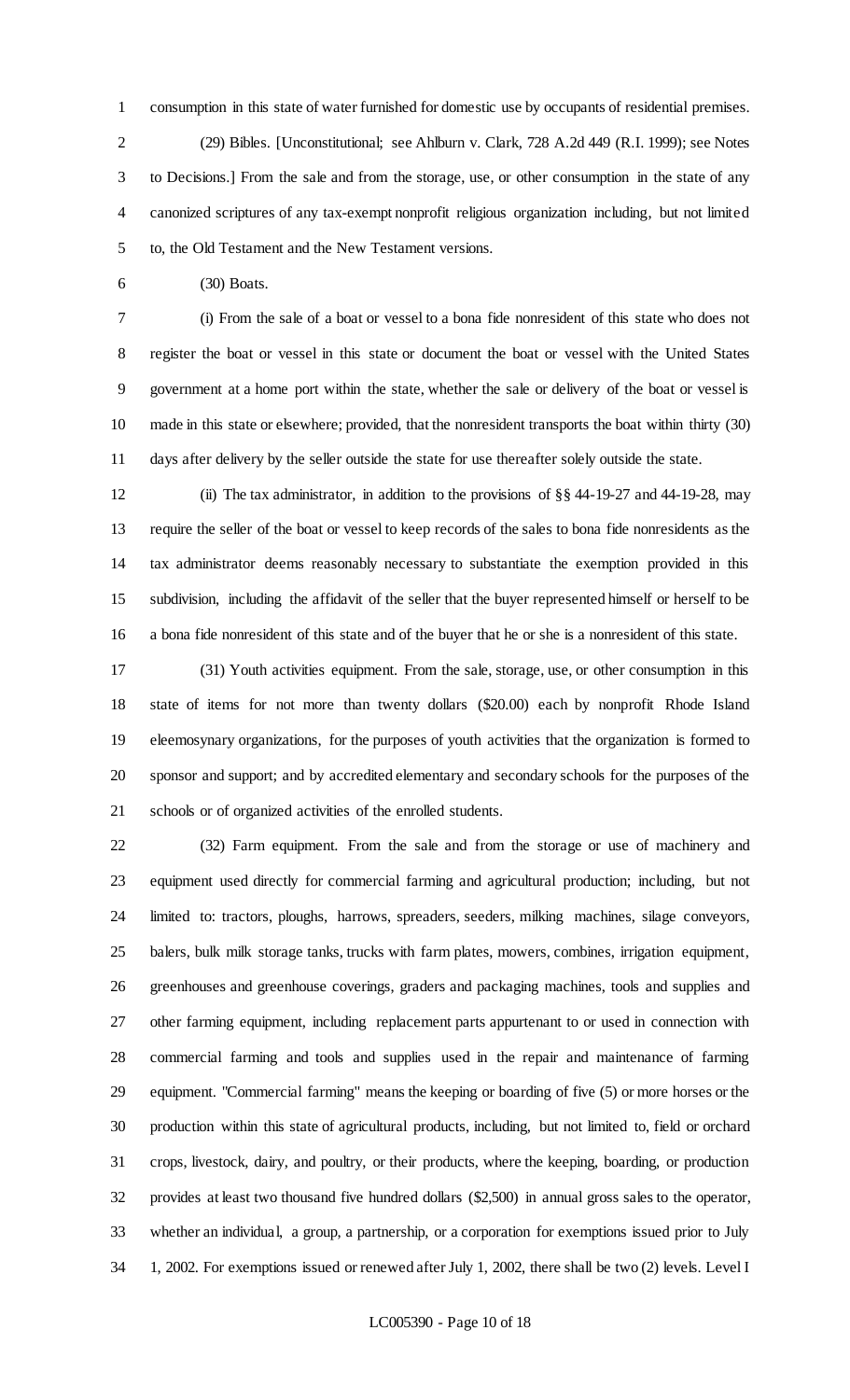shall be based on proof of annual, gross sales from commercial farming of at least twenty-five hundred dollars (\$2,500) and shall be valid for purchases subject to the exemption provided in this subdivision except for motor vehicles with an excise tax value of five thousand dollars (\$5,000) or greater. Level II shall be based on proof of annual gross sales from commercial farming of at least ten thousand dollars (\$10,000) or greater and shall be valid for purchases subject to the exemption provided in this subdivision including motor vehicles with an excise tax value of five thousand dollars (\$5,000) or greater. For the initial issuance of the exemptions, proof of the requisite amount of annual gross sales from commercial farming shall be required for the prior year; for any renewal of an exemption granted in accordance with this subdivision at either level I or level II, proof of gross annual sales from commercial farming at the requisite amount shall be required for each of 11 the prior two (2) years. Certificates of exemption issued or renewed after July 1, 2002, shall clearly indicate the level of the exemption and be valid for four (4) years after the date of issue. This exemption applies even if the same equipment is used for ancillary uses, or is temporarily used for a non-farming or a non-agricultural purpose, but shall not apply to motor vehicles acquired after July 1, 2002, unless the vehicle is a farm vehicle as defined pursuant to § 31-1-8 and is eligible for registration displaying farm plates as provided for in § 31-3-31.

 (33) Compressed air. From the sale and from the storage, use, or other consumption in the state of compressed air.

 (34) Flags. From the sale and from the storage, consumption, or other use in this state of United States, Rhode Island or POW-MIA flags.

 (35) Motor vehicle and adaptive equipment to certain veterans. From the sale of a motor vehicle and adaptive equipment to and for the use of a veteran with a service-connected loss of or the loss of use of a leg, foot, hand, or arm, or any veteran who is a double amputee, whether service connected or not. The motor vehicle must be purchased by and especially equipped for use by the qualifying veteran. Certificate of exemption or refunds of taxes paid is granted under rules or regulations that the tax administrator may prescribe.

 (36) Textbooks. From the sale and from the storage, use, or other consumption in this state of textbooks by an "educational institution," as defined in subsection (18) of this section, and any educational institution within the purview of § 16-63-9(4), and used textbooks by any purveyor.

 (37) Tangible personal property and supplies used in on-site hazardous waste recycling, reuse, or treatment. From the sale, storage, use, or other consumption in this state of tangible personal property or supplies used or consumed in the operation of equipment, the exclusive function of which is the recycling, reuse, or recovery of materials (other than precious metals, as defined in subdivision (24)(ii) of this section) from the treatment of "hazardous wastes," as defined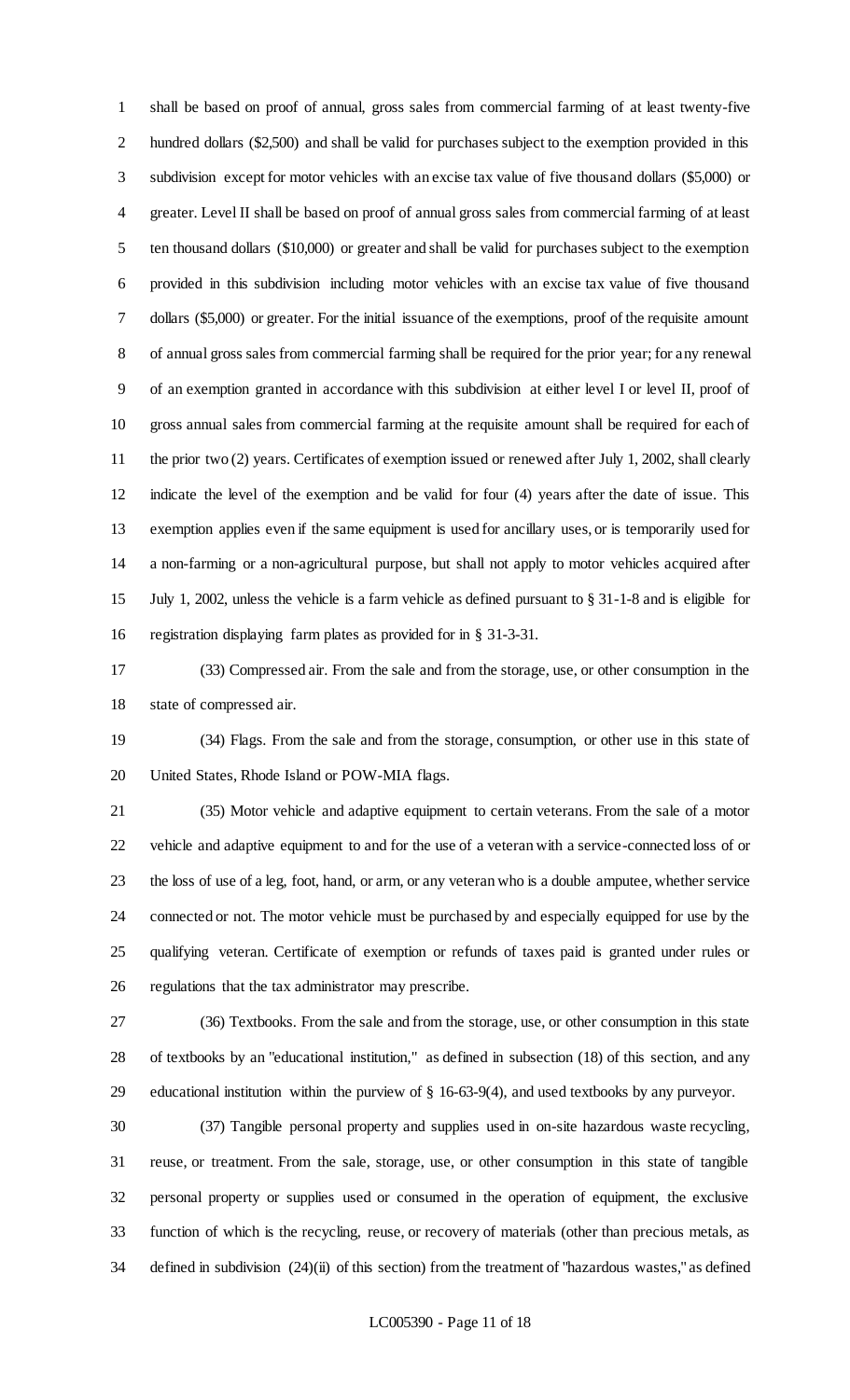in § 23-19.1-4, where the "hazardous wastes" are generated in Rhode Island solely by the same taxpayer and where the personal property is located at, in, or adjacent to a generating facility of the taxpayer in Rhode Island. The taxpayer shall procure an order from the director of the department of environmental management certifying that the equipment and/or supplies as used or consumed, qualify for the exemption under this subdivision. If any information relating to secret processes or methods of manufacture, production, or treatment is disclosed to the department of environmental management only to procure an order, and is a "trade secret" as defined in § 28-21-10(b), it is not open to public inspection or publicly disclosed unless disclosure is required under chapter 21 of title 28 or chapter 24.4 of title 23.

 (38) Promotional and product literature of boat manufacturers. From the sale and from the storage, use, or other consumption of promotional and product literature of boat manufacturers shipped to points outside of Rhode Island that either: (i) Accompany the product that is sold; (ii) Are shipped in bulk to out-of-state dealers for use in the sale of the product; or (iii) Are mailed to customers at no charge.

 (39) Food items paid for by food stamps. From the sale and from the storage, use, or other consumption in this state of eligible food items payment for which is properly made to the retailer in the form of U.S. government food stamps issued in accordance with the Food Stamp Act of 1977, 7 U.S.C. § 2011 et seq.

 (40) Transportation charges. From the sale or hiring of motor carriers as defined in § 39- 12-2(12) to haul goods, when the contract or hiring cost is charged by a motor freight tariff filed with the Rhode Island public utilities commission on the number of miles driven or by the number of hours spent on the job.

 (41) Trade-in value of boats. From the sale and from the storage, use, or other consumption in this state of so much of the purchase price paid for a new or used boat as is allocated for a trade- in allowance on the boat of the buyer given in trade to the seller or of the proceeds applicable only to the boat as are received from an insurance claim as a result of a stolen or damaged boat, towards the purchase of a new or used boat by the buyer.

 (42) Equipment used for research and development. From the sale and from the storage, use, or other consumption of equipment to the extent used for research and development purposes by a qualifying firm. For the purposes of this subsection, "qualifying firm" means a business for which the use of research and development equipment is an integral part of its operation and "equipment" means scientific equipment, computers, software, and related items.

 (43) Coins. From the sale and from the other consumption in this state of coins having numismatic or investment value.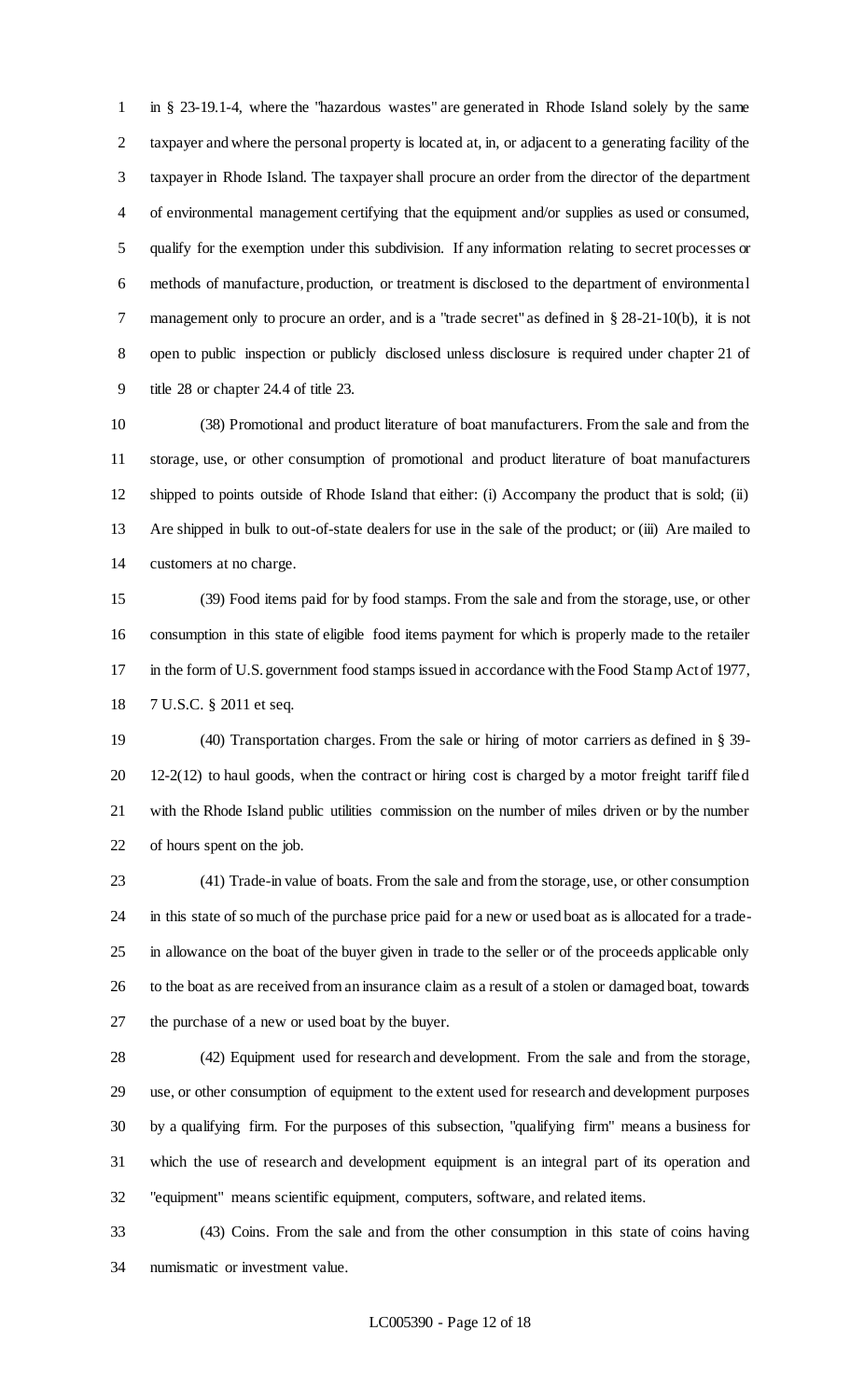(44) Farm structure construction materials. Lumber, hardware, and other materials used in the new construction of farm structures, including production facilities such as, but not limited to: farrowing sheds, free stall and stanchion barns, milking parlors, silos, poultry barns, laying houses, fruit and vegetable storages, rooting cellars, propagation rooms, greenhouses, packing rooms, machinery storage, seasonal farm worker housing, certified farm markets, bunker and trench silos, feed storage sheds, and any other structures used in connection with commercial farming.

 (45) Telecommunications carrier access service. Carrier access service or telecommunications service when purchased by a telecommunications company from another telecommunications company to facilitate the provision of telecommunications service.

 (46) Boats or vessels brought into the state exclusively for winter storage, maintenance, repair, or sale. Notwithstanding the provisions of §§ 44-18-10, 44-18-11 and 44-18-20, the tax imposed by § 44-18-20 is not applicable for the period commencing on the first day of October in any year up to and including the 30th day of April next succeeding with respect to the use of any boat or vessel within this state exclusively for purposes of: (i) Delivery of the vessel to a facility in this state for storage, including dry storage and storage in water by means of apparatus preventing ice damage to the hull, maintenance, or repair; (ii) The actual process of storage, maintenance, or repair of the boat or vessel; or (iii) Storage for the purpose of selling the boat or vessel.

 (47) Jewelry display product. From the sale and from the storage, use, or other consumption in this state of tangible personal property used to display any jewelry product; provided that title to the jewelry display product is transferred by the jewelry manufacturer or seller and that the jewelry display product is shipped out of state for use solely outside the state and is not returned to the jewelry manufacturer or seller.

 (48) Boats or vessels generally. Notwithstanding the provisions of this chapter, the tax imposed by §§ 44-18-20 and 44-18-18 shall not apply with respect to the sale and to the storage, use, or other consumption in this state of any new or used boat. The exemption provided for in this subdivision does not apply after October 1, 1993, unless prior to October 1, 1993, the federal ten percent (10%) surcharge on luxury boats is repealed.

 (49) Banks and regulated investment companies interstate toll-free calls. Notwithstanding the provisions of this chapter, the tax imposed by this chapter does not apply to the furnishing of interstate and international, toll-free terminating telecommunication service that is used directly and exclusively by or for the benefit of an eligible company as defined in this subdivision; provided that an eligible company employs on average during the calendar year no less than five hundred (500) "full-time equivalent employees" as that term is defined in § 42-64.5-2. For purposes of this section, an "eligible company" means a "regulated investment company" as that term is defined in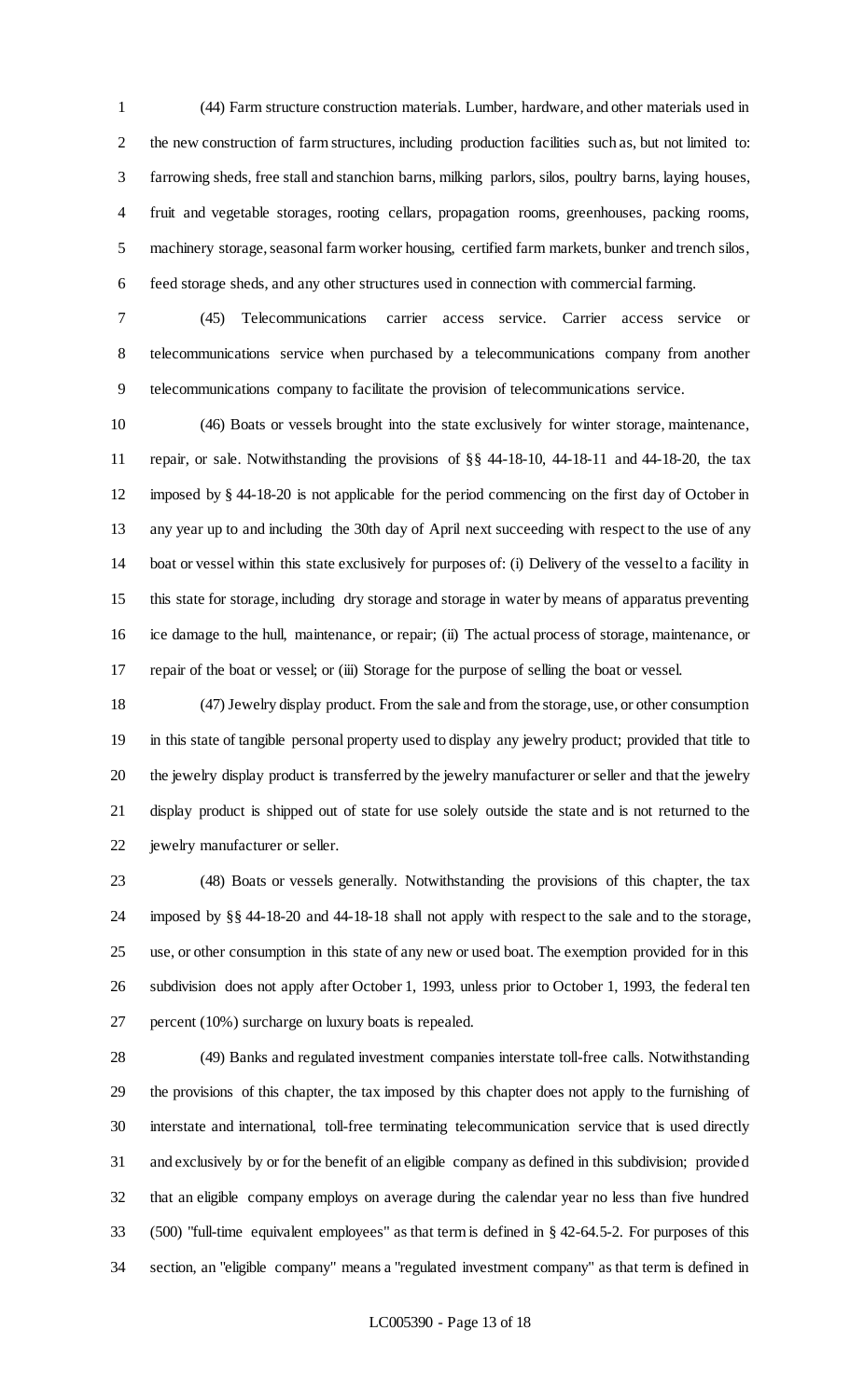the Internal Revenue Code of 1986, 26 U.S.C. § 851, or a corporation to the extent the service is provided, directly or indirectly, to or on behalf of a regulated investment company, an employee benefit plan, a retirement plan or a pension plan, or a state-chartered bank.

 (50) Mobile and manufactured homes generally. From the sale and from the storage, use, or other consumption in this state of mobile and/or manufactured homes as defined and subject to taxation pursuant to the provisions of chapter 44 of title 31.

(51) Manufacturing business reconstruction materials.

 (i) From the sale and from the storage, use, or other consumption in this state of lumber, hardware, and other building materials used in the reconstruction of a manufacturing business facility that suffers a disaster, as defined in this subdivision, in this state. "Disaster" means any occurrence, natural or otherwise, that results in the destruction of sixty percent (60%) or more of an operating manufacturing business facility within this state. "Disaster" does not include any damage resulting from the willful act of the owner of the manufacturing business facility.

 (ii) Manufacturing business facility includes, but is not limited to, the structures housing the production and administrative facilities.

 (iii) In the event a manufacturer has more than one manufacturing site in this state, the sixty percent (60%) provision applies to the damages suffered at that one site.

 (iv) To the extent that the costs of the reconstruction materials are reimbursed by insurance, this exemption does not apply.

 (52) Tangible personal property and supplies used in the processing or preparation of floral products and floral arrangements. From the sale, storage, use, or other consumption in this state of tangible personal property or supplies purchased by florists, garden centers, or other like producers or vendors of flowers, plants, floral products, and natural and artificial floral arrangements that are ultimately sold with flowers, plants, floral products, and natural and artificial floral arrangements or are otherwise used in the decoration, fabrication, creation, processing, or preparation of flowers, plants, floral products, or natural and artificial floral arrangements, including descriptive labels, stickers, and cards affixed to the flower, plant, floral product, or arrangement, artificial flowers, spray materials, floral paint and tint, plant shine, flower food, insecticide, and fertilizers.

 (53) Horse food products. From the sale and from the storage, use, or other consumption in this state of horse food products purchased by a person engaged in the business of the boarding of horses.

(54) Non-motorized recreational vehicles sold to nonresidents.

 (i) From the sale, subsequent to June 30, 2003, of a non-motorized recreational vehicle to a bona fide nonresident of this state who does not register the non-motorized recreational vehicle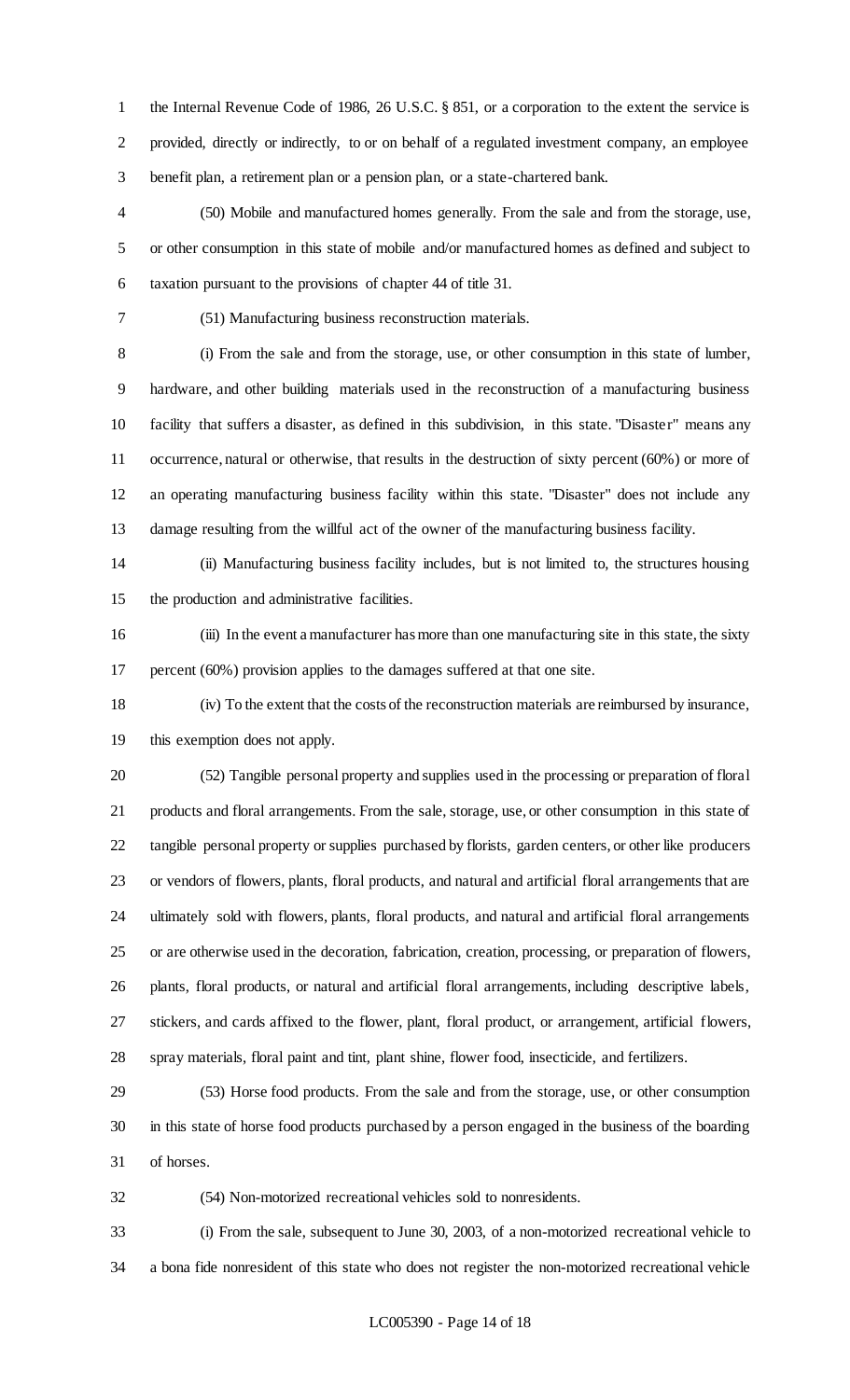in this state, whether the sale or delivery of the non-motorized recreational vehicle is made in this state or at the place of residence of the nonresident; provided that a non-motorized recreational vehicle sold to a bona fide nonresident whose state of residence does not allow a like exemption to its nonresidents is not exempt from the tax imposed under § 44-18-20; provided, further, that in that event the bona fide nonresident pays a tax to Rhode Island on the sale at a rate equal to the rate that would be imposed in his or her state of residence not to exceed the rate that would have been imposed under § 44-18-20. Notwithstanding any other provisions of law, a licensed, non-motorized recreational vehicle dealer shall add and collect the tax required under this subdivision and remit the tax to the tax administrator under the provisions of chapters 18 and 19 of this title. Provided, that when a Rhode Island licensed, non-motorized recreational vehicle dealer is required to add and collect the sales and use tax on the sale of a non-motorized recreational vehicle to a bona fide nonresident as provided in this section, the dealer in computing the tax takes into consideration the law of the state of the nonresident as it relates to the trade-in of motor vehicles.

 (ii) The tax administrator, in addition to the provisions of §§ 44-19-27 and 44-19-28, may require any licensed, non-motorized recreational vehicle dealer to keep records of sales to bona fide nonresidents as the tax administrator deems reasonably necessary to substantiate the exemption provided in this subdivision, including the affidavit of a licensed, non-motorized recreational vehicle dealer that the purchaser of the non-motorized recreational vehicle was the holder of, and had in his or her possession a valid out-of-state non-motorized recreational vehicle registration or a valid out-of-state driver's license.

 (iii) Any nonresident who registers a non-motorized recreational vehicle in this state within ninety (90) days of the date of its sale to him or her is deemed to have purchased the non-motorized recreational vehicle for use, storage, or other consumption in this state, and is subject to, and liable for, the use tax imposed under the provisions of § 44-18-20.

 (iv) "Non-motorized recreational vehicle" means any portable dwelling designed and constructed to be used as a temporary dwelling for travel, camping, recreational, and vacation use that is eligible to be registered for highway use, including, but not limited to, "pick-up coaches" or "pick-up campers," "travel trailers," and "tent trailers" as those terms are defined in chapter 1 of title 31.

 (55) Sprinkler and fire alarm systems in existing buildings. From the sale in this state of sprinkler and fire alarm systems; emergency lighting and alarm systems; and the materials necessary and attendant to the installation of those systems that are required in buildings and occupancies existing therein in July 2003 in order to comply with any additional requirements for such buildings arising directly from the enactment of the Comprehensive Fire Safety Act of 2003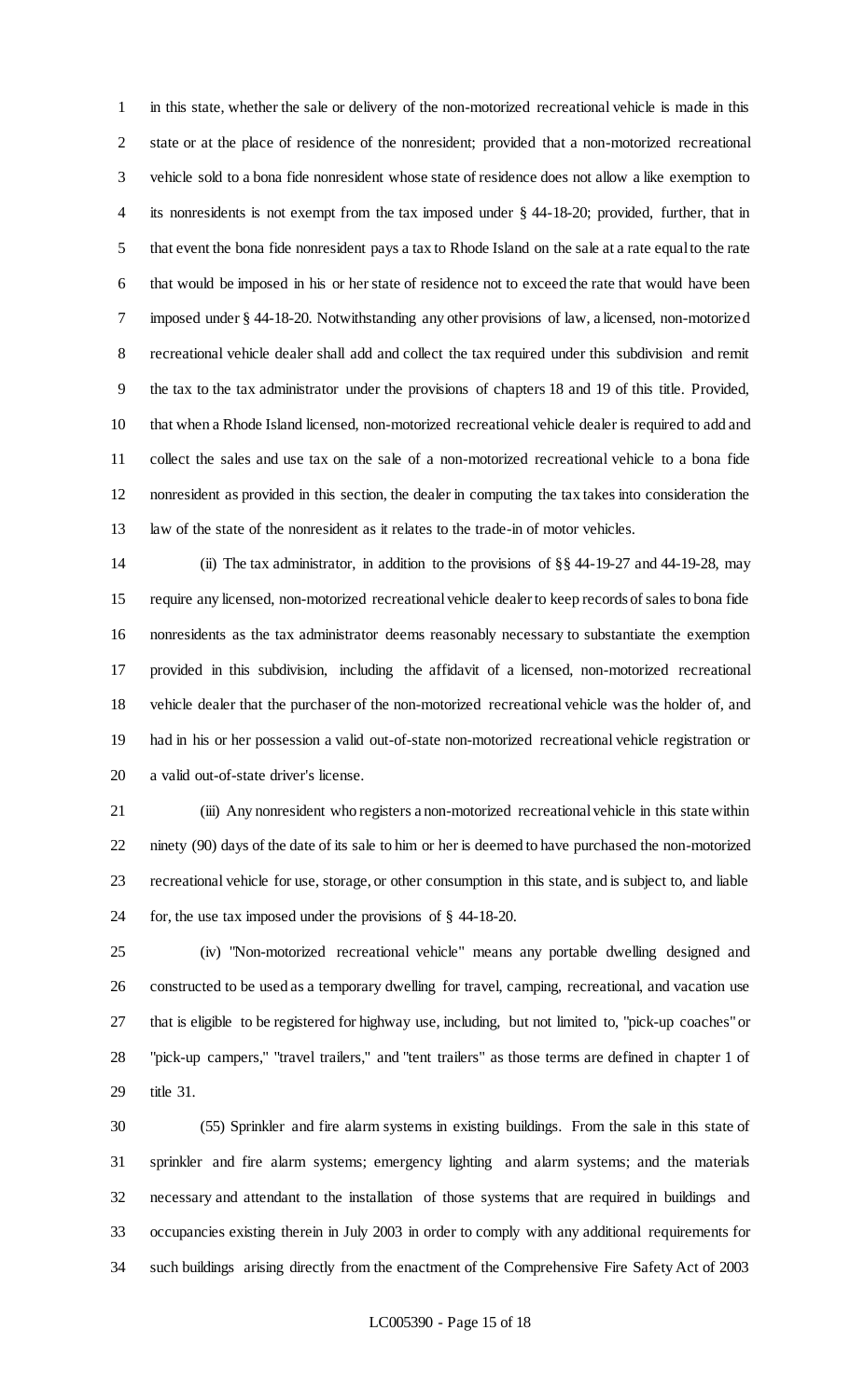and that are not required by any other provision of law or ordinance or regulation adopted pursuant to that act. The exemption provided in this subdivision shall expire on December 31, 2008.

 (56) Aircraft. Notwithstanding the provisions of this chapter, the tax imposed by §§ 44-18- 18 and 44-18-20 shall not apply with respect to the sale and to the storage, use, or other consumption in this state of any new or used aircraft or aircraft parts.

 (57) Renewable energy products. Notwithstanding any other provisions of Rhode Island general laws, the following products shall also be exempt from sales tax: solar photovoltaic modules or panels, or any module or panel that generates electricity from light; solar thermal collectors, including, but not limited to, those manufactured with flat glass plates, extruded plastic, sheet metal, and/or evacuated tubes; geothermal heat pumps, including both water-to-water and water-to-air type pumps; wind turbines; towers used to mount wind turbines if specified by or sold by a wind turbine manufacturer; DC to AC inverters that interconnect with utility power lines; and manufactured mounting racks and ballast pans for solar collector, module, or panel installation. Not to include materials that could be fabricated into such racks; monitoring and control equipment, if specified or supplied by a manufacturer of solar thermal, solar photovoltaic, geothermal, or wind energy systems or if required by law or regulation for such systems but not to include pumps, fans or plumbing or electrical fixtures unless shipped from the manufacturer affixed to, or an integral part of, another item specified on this list; and solar storage tanks that are part of a solar domestic hot water system or a solar space heating system. If the tank comes with an external heat exchanger it shall also be tax exempt, but a standard hot water tank is not exempt from state sales tax.

 (58) Returned property. The amount charged for property returned by customers upon rescission of the contract of sale when the entire amount exclusive of handling charges paid for the property is refunded in either cash or credit, and where the property is returned within one hundred twenty (120) days from the date of delivery.

 (59) Dietary supplements. From the sale and from the storage, use, or other consumption 26 of dietary supplements as defined in  $\S$  44-18-7.1(l)(v), sold on prescriptions.

(60) Blood. From the sale and from the storage, use, or other consumption of human blood.

 (61) Agricultural products for human consumption. From the sale and from the storage, use, or other consumption of livestock and poultry of the kinds of products that ordinarily constitute food for human consumption and of livestock of the kind the products of which ordinarily constitute fibers for human use.

 (62) Diesel emission control technology. From the sale and use of diesel retrofit technology that is required by § 31-47.3-4.

(63) Feed for certain animals used in commercial farming. From the sale of feed for animals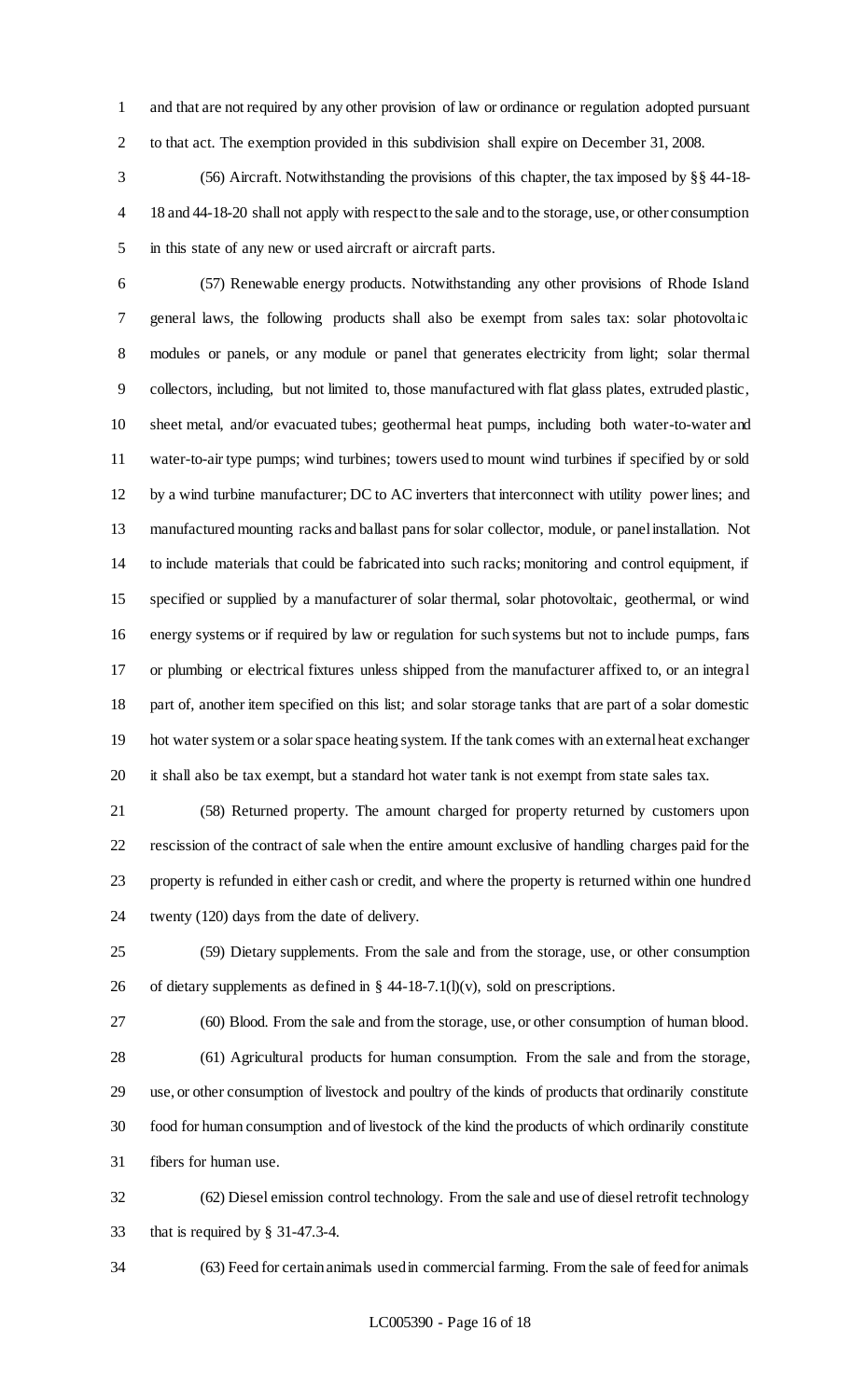as described in subsection (61) of this section.

 (64) Alcoholic beverages. From the sale and storage, use, or other consumption in this state by a Class A licensee of alcoholic beverages, as defined in § 44-18-7.1, excluding beer and malt beverages; provided, further, notwithstanding § 6-13-1 or any other general or public law to the contrary, alcoholic beverages, as defined in § 44-18-7.1, shall not be subject to minimum markup. (65) Seeds and plants used to grow food and food ingredients. From the sale, storage, use, or other consumption in this state of seeds and plants used to grow food and food ingredients as defined in § 44-18-7.1(l)(i). "Seeds and plants used to grow food and food ingredients" shall not include marijuana seeds or plants. (66) Feminine hygiene products. From the sale and from the storage, use, or other consumption of tampons, panty liners, menstrual cups, sanitary napkins, and other similar products the principal use of which is feminine hygiene in connection with the menstrual cycle. (67) Breast pump products. From the sale and from the storage, use, or other consumption of breast pumps and breast pump collection and storage supplies, when sold to individuals for home use and any repair or replacement parts for such products.

SECTION 2. This act shall take effect upon passage.

======== LC005390 ========